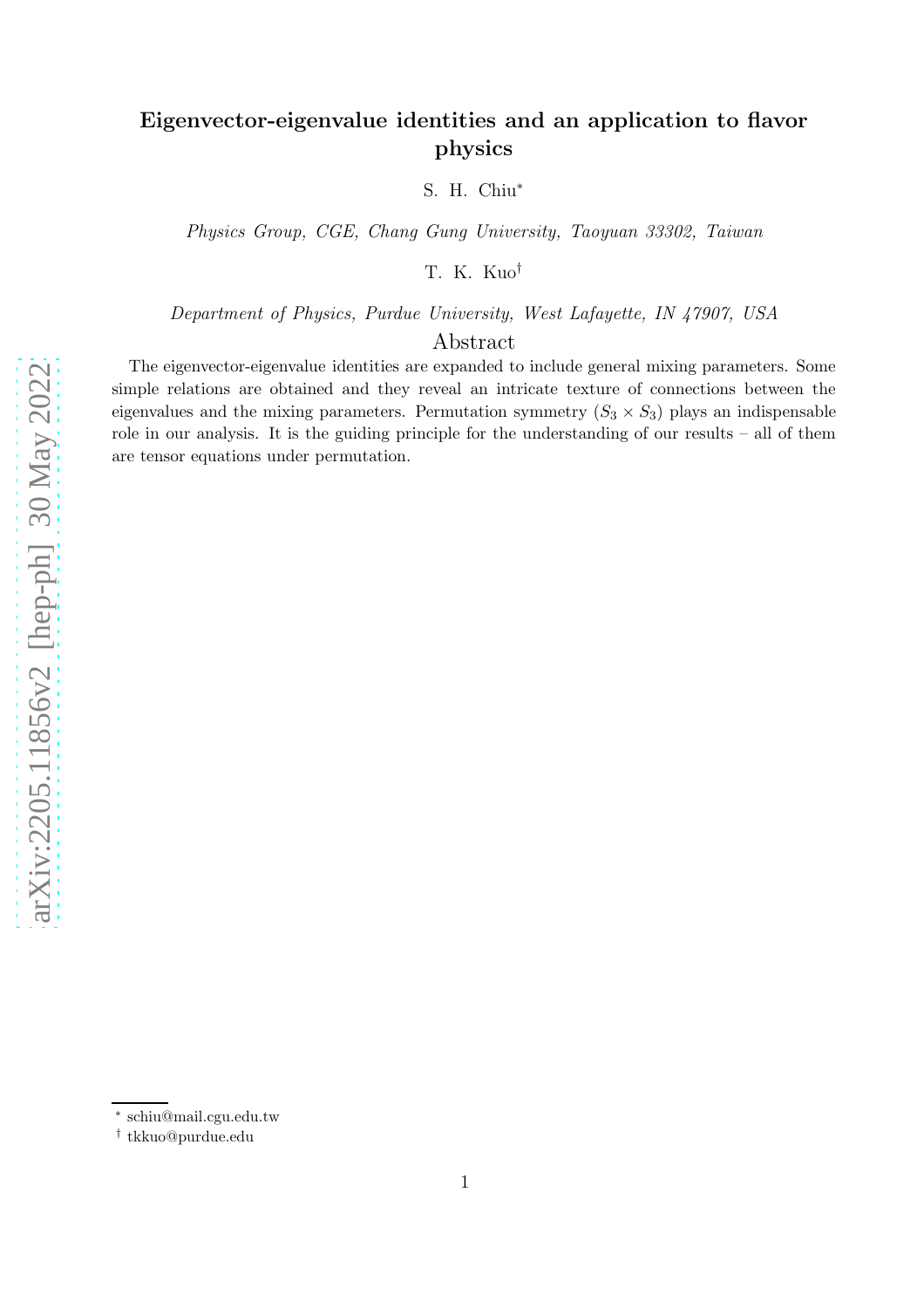#### I. INTRODUCTION

The diagonalization of hermitian matrices follows a well-established procedure. One solves for the eigenvalues and eigenvectors. The latter are then collected as a unitary matrix, which becomes the mixing matrix for the diagonalization. It is thus very interesting, and surprising, that an alternative method, building on earlier researches, was discovered [\[1,](#page-11-0) [2\]](#page-11-1) recently. It was found that the mixing matrix elements (squared,  $|V_{\alpha i}|^2$ ) can be elegantly expressed in terms of the eigenvalues of the hermitian matrix and those of its minors (also hermitian) along the diagonal. These results were proved for  $n \times n$  matrices.

In this paper we will examine in detail the specific case of  $3 \times 3$  hermitian matrices, which, as fermion mass matrices, are fundamental elements in flavor physics. There are several considerations which suggest this investigation. Mathematically, the intricacy of the problem starts to show up for  $n \geq 3$ , while the cases  $n = 2$  may be regarded as a degenerate case of the full-fledged problem. Physically, in actual applications our knowledge about  $|V_{\alpha i}|^2$ and the matrix itself is often piecemeal and uneven. And one frequently employs mixing variables instead of the matrix elements. It is thus useful to find relations directly between eigenvalues and mixing variables. Given the wealth of existing informations about flavor physics, it seems interesting to investigate the detailed roles played by the various concrete physical parameters. As we will find out, in a diagonalization problem, there are three classes of variables: 1) Those related to flavor, with labels  $(\alpha, \beta, \gamma)$ ; 2) Those with indices  $(i.j.k)$ , which belong to mass-eigenstates; 3) Mixing parameters which carry both sets of indices. The eigenvector-eigenvalue identities manage to express the mixing parameters directly in terms of the first two, where the mixing parameters include not just  $|V_{\alpha i}|^2$ , but also other interesting combinations constructed out of the  $V_{\alpha i}$ 's. Some of our results are simple and suggestive, and may lead to new insights about flavor physics.

## II. NOTATIONS AND MATHEMATICAL PRELIMINARIES

Although the diagonalization of hermitian matrices applies to the general problem of the mixing of quantum states, for definiteness, we will use the concrete example of neutrino mixing in this paper. Thus, we concentrate on the (effective) neutrino mass matrix,  $[M]_{\alpha\beta}$  $((\alpha, \beta) = (e, \mu, \tau))$ , which is diagonalized by the mixing matrix  $V_{\alpha i}$ ,  $V^{\dagger}MV = M_D$ , where the diagonal matrix has eigenvalues  $\lambda_i$  (i = 1, 2, 3). With rephasing invariance, the physical observables are constructed out of the combinations of  $V_{\alpha i}$ . It was found [\[3\]](#page-11-2) that a set of basic, rephasing invariant combinations (RIC) are given by

<span id="page-1-1"></span>
$$
\Gamma_{IJK}^{ABC} = E_{ABC} E_{IJK} V_{AI} B_{BJ} V_{CK} \text{ (no sum)},\tag{1}
$$

where  $E_{IJK}(E_{ABC})$  is the symmetric Levi-Civita symbol [\[4](#page-11-3)] which is symmetric under index exchanges, and

$$
E_{IJK} = \begin{cases} 1, & I \neq J \neq K \\ 0, & \text{otherwise} \end{cases}
$$
 (2)

Also, without loss of generality, we demand that  $\det V = +1$ , and thus

<span id="page-1-0"></span>
$$
V_{\alpha i}^* = \frac{1}{2} e_{\alpha \beta \gamma} e_{ijk} V_{\beta j} V_{\gamma k}.
$$
\n(3)

These  $\Gamma'$ s have a common imaginary part  $(-\mathcal{J})$ , with  $\mathcal{J}$  the Jarlskog invariant [\[5](#page-11-4)], while their real parts are defined by  $(x_1, x_2, x_3; y_1, y_2, y_3) = (\Gamma_{123}^{e,\mu,\tau}, \Gamma_{231}^{e,\mu,\tau}, \Gamma_{312}^{e,\mu,\tau}, \Gamma_{132}^{e,\mu,\tau}, \Gamma_{213}^{e,\mu,\tau}, \Gamma_{321}^{e,\mu,\tau})$ .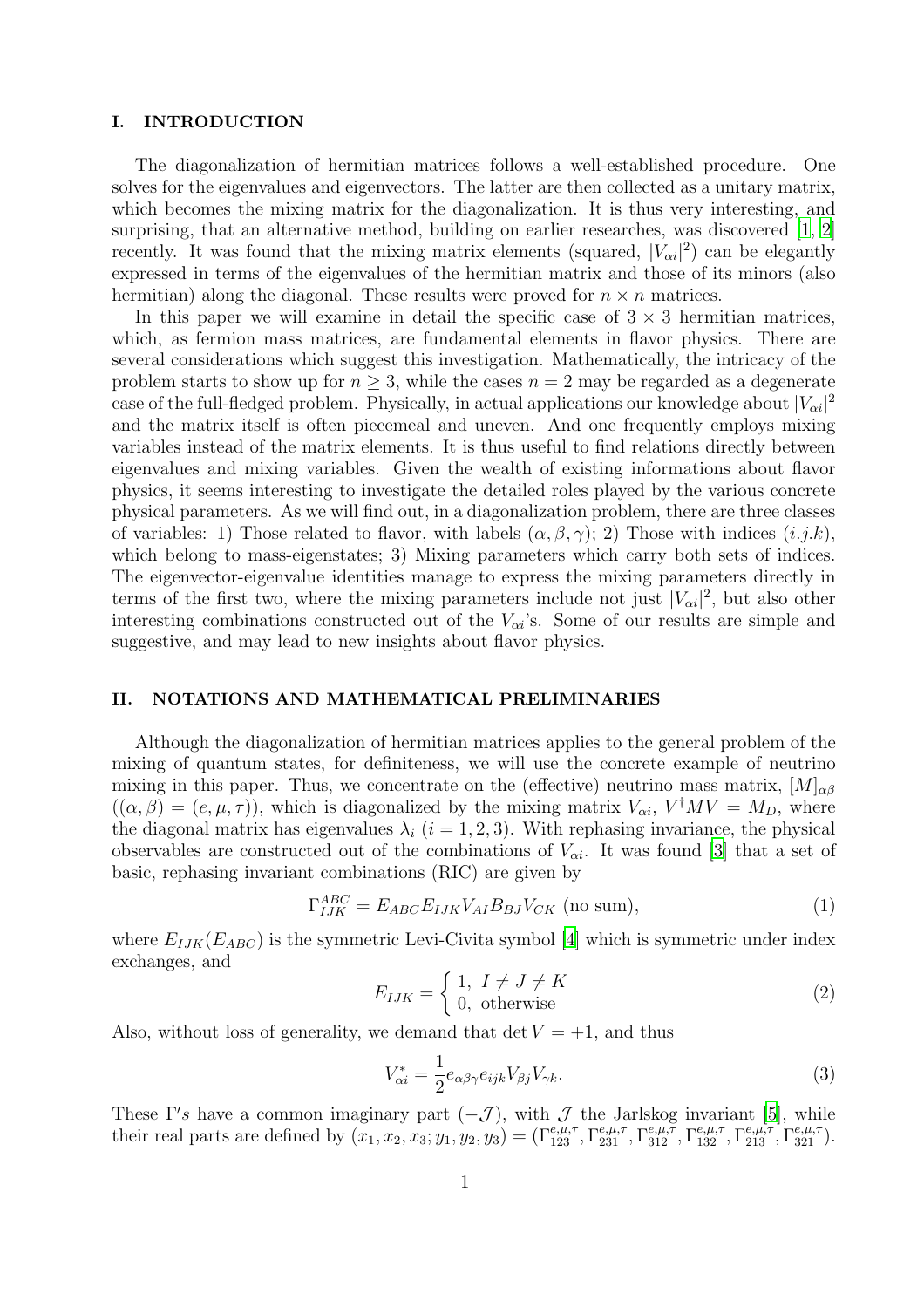Thus, e.g.,  $\Gamma_{123}^{e\mu\tau} = x_1 - i \mathcal{J}$ , etc. The notation [\[3](#page-11-2)] used here for  $(x_i, y_j)$  is unfortunate. The index "i" does not indicate their transformation properties under  $S_3 \times S_3$ . They can, however, be inferred from Eqs.[\(59](#page-7-0)[-64\)](#page-8-0).

The absolute squares of  $V_{\alpha i}$  are defined as

$$
W_{\alpha i} = |V_{\alpha i}|^2,\tag{4}
$$

which are given by the differences of two  $\Gamma's$ , so that

<span id="page-2-0"></span>
$$
[W] = \begin{pmatrix} x_1 - y_1 & x_2 - y_2 & x_3 - y_3 \\ x_3 - y_2 & x_1 - y_3 & x_2 - y_1 \\ x_2 - y_3 & x_3 - y_1 & x_1 - y_2 \end{pmatrix}.
$$
 (5)

It is also found that  $W's$  cofactor matrix,  $w^T W = W w^T = \det W$ , is given by

<span id="page-2-1"></span>
$$
[w] = \begin{pmatrix} x_1 + y_1 & x_2 + y_2 & x_3 + y_3 \\ x_3 + y_2 & x_1 + y_3 & x_2 + y_1 \\ x_2 + y_3 & x_3 + y_1 & x_1 + y_2 \end{pmatrix}.
$$
 (6)

The unitarity condition on  $W$  is satisfied by the consistency condition:

$$
\Sigma x_i - \Sigma y_j = \det V = +1,\tag{7}
$$

while another consistency condition is

$$
\Sigma' x_i x_j = \Sigma' y_i y_j, (\Sigma' = \Sigma_{i < j}),\tag{8}
$$

so that there are four independent parameters in the set  $(x_i, y_j)$ .

Other interesting physical variables can be constructed out of  $(x_i, y_j)$ . E.g., to evaluate  $\det W$ , one can replace any row or column in the determinant by  $(1, 1, 1)$  from unitarity, thus

<span id="page-2-2"></span>
$$
\mathcal{D} = \det W = \Sigma_{\alpha} w_{\alpha i} = \Sigma_{i} w_{\alpha i}
$$
  
=  $\Sigma x_{i} + \Sigma y_{i}.$  (9)

Some other interesting combinations are

$$
\Sigma x_i = \frac{1}{2}(\mathcal{D} + 1),\tag{10}
$$

$$
\Sigma y_i = \frac{1}{2}(\mathcal{D} - 1),\tag{11}
$$

and, in particular,

<span id="page-2-3"></span>
$$
\mathcal{J}^2 = \Pi x_i - \Pi y_i. \tag{12}
$$

We now turn to summarizing the behavior of these variables under permutation, either in the flavor basis  $(\alpha, \beta, \gamma)$  or in the mass-eigenvalue basis  $(i, j, k)$ . For  $V_{\alpha i}$ , under exchange operators  $(\alpha \leftrightarrow \beta)$  or  $(i \leftrightarrow j)$ , there is an undetermined phase. To keep det  $V = +1$ , we choose the phase factor (-1). There remain possible additional phases which we can remove by rephasing. Thus, the transformation laws are

$$
V_{\alpha i} \longrightarrow -V_{\beta i}, (\alpha \leftrightarrow \beta) \tag{13}
$$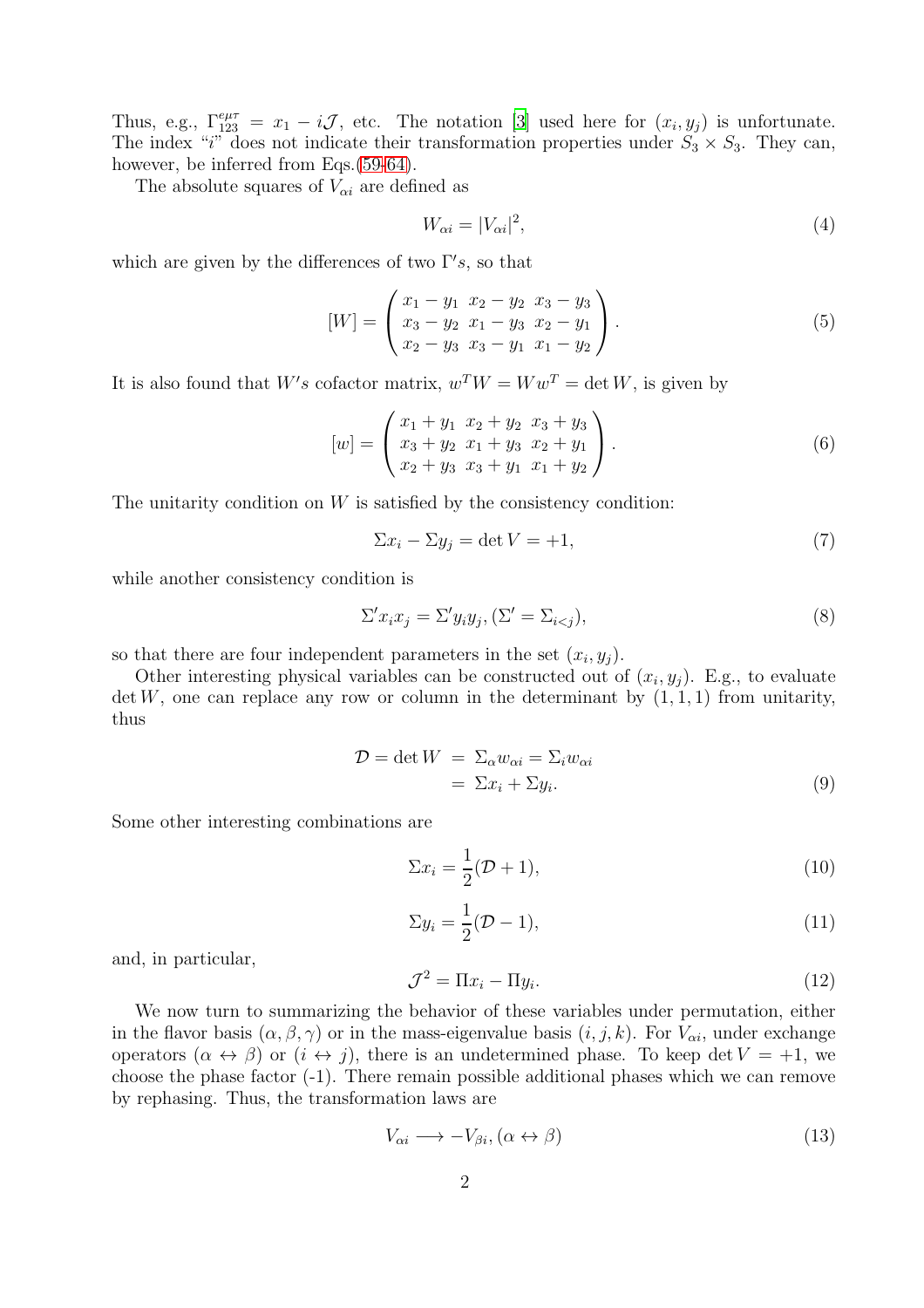$$
V_{\alpha i} \longrightarrow -V_{\alpha j}, (i \leftrightarrow j) \tag{14}
$$

which remain intact as long as we only use  $V_{\alpha i}$  in rephasing invariant combinations (RIC). From these the transformation laws of physical variables (RIC) can be read off directly from their labels.

It may be further noticed that the basic units  $\Gamma_{ijk}^{\alpha\beta\gamma}$  and  $W_{\alpha i}$  (with  $V_{\alpha i}^*$  given in Eq.[\(3\)](#page-1-0)) contain each flavor and eigenvalue index once, and only once. This means that physical variables composed out of them have the same property. Or, under permutation of the indices, the physical variables are tensors. A direct consequence is that all the relations that we obtain are tensor equations under permutation.

## III. MIXING PARAMETERS

In Ref. [\[1](#page-11-0)], elegant identities were established which connect the mixing element  $W_{\alpha i}$ directly with the eigenvalues of an  $n \times n$  hermitian matrix and those of its  $(n-1) \times (n-1)$ submatrices along the diagonal. We will now examine its detailed implementation to  $3 \times 3$ matrices. To do this we adopt the concrete notation of neutrino mass matrix,  $[M]_{\alpha\beta}$ ,  $(\alpha, \beta)$  =  $(e, \mu, \tau)$ , with the diagonal submatrices  $[M_{\alpha}]$ , which are obtained from  $[M]_{\alpha\beta}$  by deleting the  $\alpha$ -th row and column. The eigenvalues of  $[M]_{\alpha\beta}$  and  $[M_{\alpha}]$  are denoted as  $\lambda_i$  and  $(\xi_{\alpha}, \eta_{\alpha})$ , respectively, with  $i = (1, 2, 3)$  and  $\alpha = (e, \mu, \tau)$ . The diagonalizing mixing matrix is  $V_{\alpha i}$ , with  $W_{\alpha i} = |V_{\alpha i}|^2$ . It is convenient to define the traces and determinants of the submatrices as

<span id="page-3-1"></span>
$$
t_{\alpha} = \xi_{\alpha} + \eta_{\alpha} \tag{15}
$$

<span id="page-3-2"></span>
$$
d_{\alpha} = \xi_{\alpha} \eta_{\alpha} \text{ (no sum).} \tag{16}
$$

They are not independent and satisfy two constraint conditions:

<span id="page-3-3"></span>
$$
\Sigma_{\alpha} t_{\alpha} = 2\Sigma_i \lambda_i, \tag{17}
$$

<span id="page-3-4"></span>
$$
\Sigma_{\alpha} d_{\alpha} = \Sigma' \lambda_i \lambda_j = \Sigma_{i < j} \lambda_i \lambda_j,\tag{18}
$$

where the second relation can be proved by an expansion of  $\det(\lambda I - M) = \Pi(\lambda - \lambda_i)$ . There are thus four independent parameters in the set  $(t_{\alpha}, d_{\alpha})$ , which agrees with the number of independent variables from the set  $W_{\alpha i}$ . In other words, the seven eigenvalues contained in M and  $M_{\alpha}$  (det M,  $d_{\alpha}$ ,  $t_{\alpha}$ ) can be divided into two groups. One set (det  $M = \Pi \lambda_l$ ,  $\Sigma d_{\alpha}$ ,  $\Sigma t_{\alpha}$ ) determines  $\lambda_i$ , while the rest morph (together with  $\lambda_i$ ) into mixing parameters which bridge the flavor space and mass eigenvalue space.

The eigenvector-eigenvalue identities are given by [\[2\]](#page-11-1)

<span id="page-3-0"></span>
$$
W_{\alpha i} = (\lambda_i - \xi_{\alpha})(\lambda_i - \eta_{\alpha})/(\lambda_i - \lambda_j)(\lambda_i - \lambda_k).
$$
 (19)

To elucidate their transformation properties under permutation in either the flavor or mass eigenvalue basis, it is convenient to introduce the traceless and anti-symmetric tensors  $(3)$ :

$$
\widetilde{\lambda}_i = \frac{1}{2} e_{ijk} (\lambda_j - \lambda_k), \tag{20}
$$

and

$$
\widetilde{\lambda}_i \lambda_i = ((\lambda_2 - \lambda_3)\lambda_1, (\lambda_3 - \lambda_1)\lambda_2, (\lambda_1 - \lambda_2)\lambda_3), \tag{21}
$$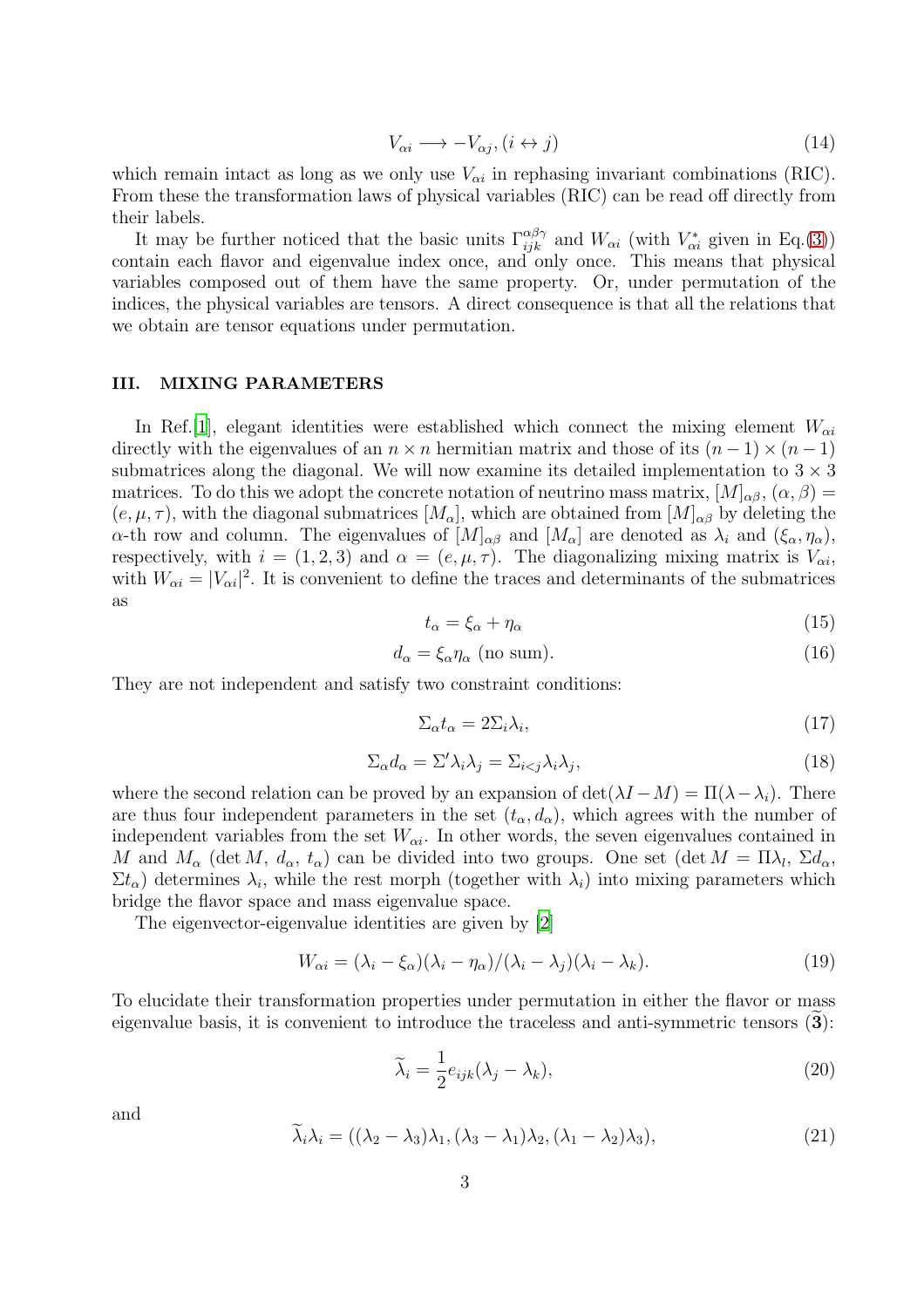and a pseudoscalar  $(1)$ :

$$
\Pi \widetilde{\lambda}_l = (\lambda_1 - \lambda_2)(\lambda_2 - \lambda_3)(\lambda_3 - \lambda_1). \tag{22}
$$

The trace of another tensor  $\lambda_i \lambda_i^2$  (3) is given by

$$
\Sigma \widetilde{\lambda}_i \lambda_i^2 = -\Pi \widetilde{\lambda}_l. \tag{23}
$$

Thus, we have

<span id="page-4-0"></span>
$$
W_{\alpha i} = -(\Pi \widetilde{\lambda}_l)^{-1} [\widetilde{\lambda}_i (\lambda_i^2 - \lambda_i t_\alpha + d_\alpha)], \tag{24}
$$

which exhibits its transformation properties explicitly.

Let us pause and analyze some of the implications of these results. The transformation from the flavor basis (F-basis) to the mass-eigenvalue basis (M-basis) is mediated by  $W_{\alpha i}$ , which are now given explicitly in terms of the eigenvalues. As noted in Ref. [\[1](#page-11-0)], Eqs. [\(19\)](#page-3-0) and [\(24\)](#page-4-0) are invariant under the following transformations:

1) Translation:  $M \to M + \delta[I],$ 

$$
(\lambda_i;\xi_\alpha,\eta_\alpha;t_\alpha,d_\alpha;W_{\alpha i})\to(\lambda_i+\delta;\xi_\alpha+\delta,\eta_\alpha+\delta;t_\alpha+2\delta,d_\alpha+\delta t_\alpha+\delta^2;W_{\alpha i}).
$$

2) Dilatation:  $M \to rM$ ,

$$
(\lambda_i; \xi_\alpha, \eta_\alpha; t_\alpha, d_\alpha; W_{\alpha i}) \to (r\lambda_i; r\xi_\alpha, r\eta_\alpha; r\tau_\alpha, r^2d_\alpha; W_{\alpha i}).
$$

Invariance under dilatation means that a dimension analysis can be effective in constraining the forms taken by the (dimensionless) mixing parameters, as can be seen in all of the results that follow.

3) Permutation:

$$
[S_3]_F : (M_{\alpha\beta} \leftrightarrow M_{\beta\alpha}; t_\alpha \leftrightarrow t_\beta; d_\alpha \leftrightarrow d_\beta, W_{\alpha i} \leftrightarrow W_{\beta i}),
$$
  

$$
[S_3]_M : (\lambda_i \leftrightarrow \lambda_j; W_{\alpha i} \leftrightarrow W_{\alpha j}).
$$

Physically, as noted in Ref. [\[4,](#page-11-3) [6\]](#page-11-5), the symmetry  $[S_3]_F \times [S_3]_M$  stems from the freedom to reorder the states in a diagonalization process. Physical variables  $(\lambda_i, W_{\alpha i}, etc.)$  transform as tensors, the Lagrangian of the standard model is invariant, and evolution equations of the physical variables are tensor equations under  $[S_3]_F \times [S_3]_M$ . The eigenvector-eigenvalue identities corroborate this analysis and, we believe, help to put permutation symmetry on firm grounds.

Turning now to other mixing variables, we start with the cofactor matrix  $[w]$ , which has elements

$$
w_{\alpha i} = \frac{1}{2!} e_{\alpha \beta \gamma} e_{ijk} W_{\beta j} W_{\gamma k}.
$$
\n(25)

Using Eq. $(24)$ , we find

$$
(\Pi \widetilde{\lambda}_l) w_{\alpha i} = -(\lambda_j + \lambda_k) \widetilde{d}_{\alpha} + \lambda_j \lambda_k \widetilde{t}_{\alpha} + (d_{\beta} t_{\gamma} - d_{\gamma} t_{\beta}), \tag{26}
$$

where  $(i, j, k)$  and  $(\alpha, \beta, \gamma)$  are cyclic permutations of the bases, and we have constructed the anti-symmetric combinations

$$
\widetilde{t}_{\alpha} = \frac{1}{2!} e_{\alpha\beta\gamma} (t_{\beta} - t_{\gamma}), \qquad (27)
$$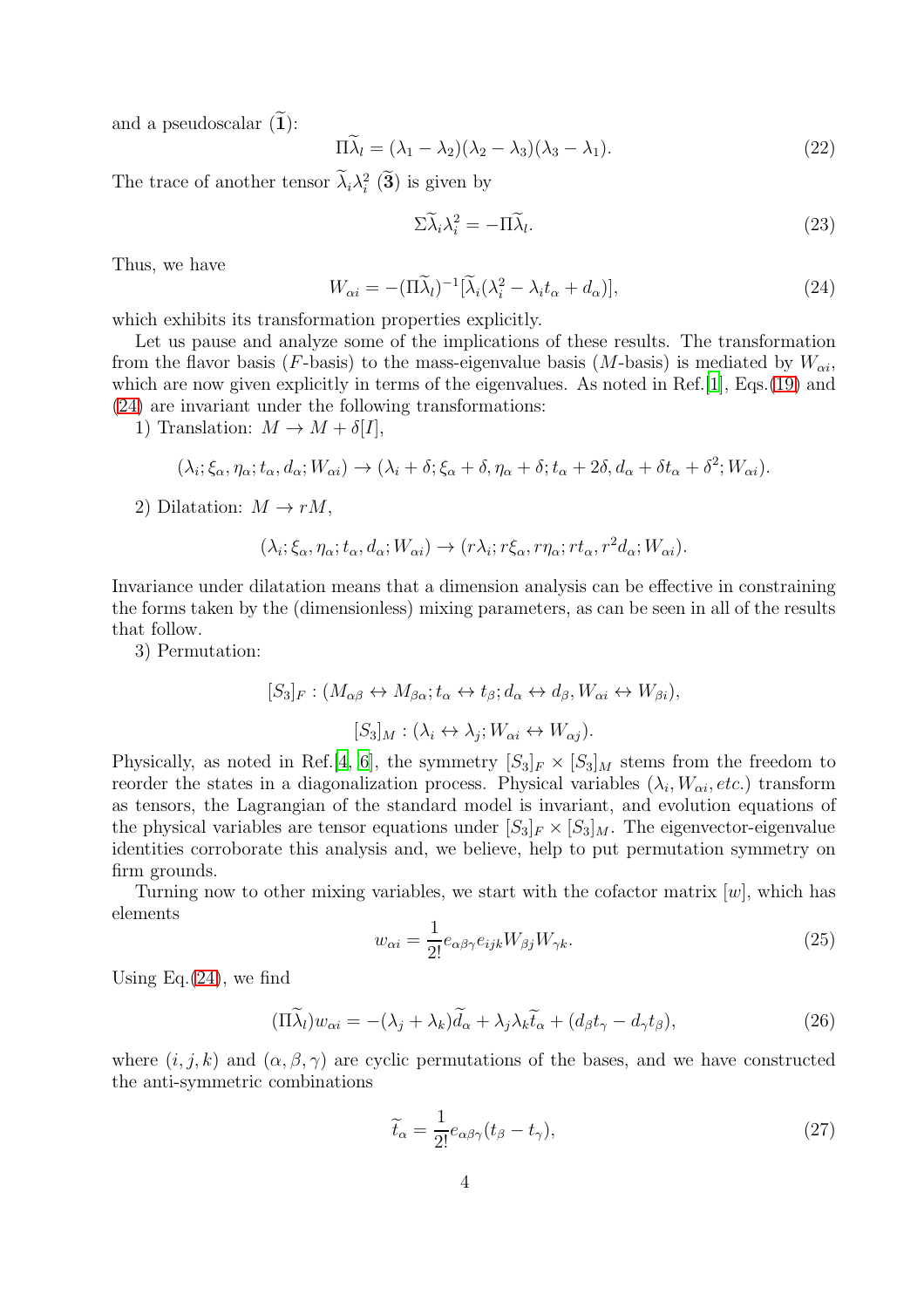$$
\widetilde{d}_{\alpha} = \frac{1}{2!} e_{\alpha\beta\gamma} (d_{\beta} - d_{\gamma}).
$$
\n(28)

Using Eqs.[\(15\)](#page-3-1) and [\(16\)](#page-3-2), plus the definition

$$
\widetilde{\xi}_{\alpha} = \frac{1}{2} e_{\alpha\beta\gamma} (\xi_{\beta} - \xi_{\gamma}), \tag{29}
$$

$$
\widetilde{\eta}_{\alpha} = \frac{1}{2} e_{\alpha\beta\gamma} (\eta_{\beta} - \eta_{\gamma}), \tag{30}
$$

we can recast  $w_{\alpha i}$  in the form

$$
(\Pi \widetilde{\lambda}_l) w_{\alpha i} = \widetilde{\xi}_{\alpha} (\lambda_j - \eta_{\beta}) (\lambda_k - \eta_{\gamma}) + \widetilde{\eta}_{\alpha} (\lambda_j - \xi_{\gamma}) (\lambda_k - \xi_{\beta}), \tag{31}
$$

or, equivalently,

$$
(\Pi \widetilde{\lambda}_l) w_{\alpha i} = \widetilde{\xi}_{\alpha} (\lambda_j - \eta_\gamma) (\lambda_k - \eta_\beta) + \widetilde{\eta}_{\alpha} (\lambda_j - \xi_\beta) (\lambda_k - \xi_\gamma), \tag{32}
$$

mimicking Eq. [\(19\)](#page-3-0). Also, note that

$$
\tilde{\xi}_{\alpha}\eta_{\beta}\eta_{\gamma} + \tilde{\eta}_{\alpha}\xi_{\beta}\xi_{\gamma} = d_{\beta}t_{\gamma} - d_{\gamma}t_{\beta},\tag{33}
$$

and

$$
\Sigma(d_{\beta}t_{\gamma}-d_{\gamma}t_{\beta})=\Sigma d_{\alpha}\widetilde{t}_{\alpha}=-\Sigma\widetilde{d}_{\alpha}t_{\alpha}.
$$
\n(34)

Thus

<span id="page-5-0"></span>
$$
\mathcal{D} = \det W = \Sigma w_{\alpha i} \n= (\Pi \widetilde{\lambda}_l)^{-1} \Sigma d_{\alpha} \widetilde{t}_{\alpha} = -(\Pi \widetilde{\lambda}_l)^{-1} \Sigma t_{\alpha} \widetilde{d}_{\alpha} \n= \frac{1}{2!} (\Pi \widetilde{\lambda}_l)^{-1} [\Sigma E_{\alpha \beta \gamma} (\widetilde{\xi}_{\alpha} \eta_{\beta} \eta_{\gamma} + \widetilde{\eta}_{\alpha} \xi_{\beta} \xi_{\gamma})],
$$
\n(35)

which is a remarkably simple relation between  $\det W$  and the eigenvalues. Note also that it is the ratio of two pseudoscalars, one in flavor space and the other in mass eigenvalue space  $(\mathcal{D} \sim (1)_F \times (1)_M)$ , in agreement with the transformation property of det W under  $(S_3)_F \times (S_3)_M$ .

It is instructive to compare this result with that of the  $2 \times 2$  matrices. There, the eigenvalue solution is well-known. Without loss of generality, we may take the matrix to be traceless and real,

$$
\left(\begin{array}{cc} M_{\alpha\alpha} & M_{\alpha\beta} \\ M_{\alpha\beta} & -M_{\alpha\alpha} \end{array}\right),
$$

whose eigenvalues are given by

$$
\lambda_{1,2} = \pm \sqrt{M_{\alpha\alpha}^2 + M_{\alpha\beta}^2},\tag{36}
$$

and the mixing parameters are

$$
W_{e1} - W_{\mu 1} = M_{\alpha\alpha} / \sqrt{M_{\alpha\alpha}^2 + M_{\alpha\beta}^2},\tag{37}
$$

which agrees with the eigenvector-eigenvalue identity [\[2\]](#page-11-1),

$$
W_{e1} - W_{\mu 1} = (-\xi_{\alpha} + \xi_{\beta})/(\lambda_1 - \lambda_2).
$$
 (38)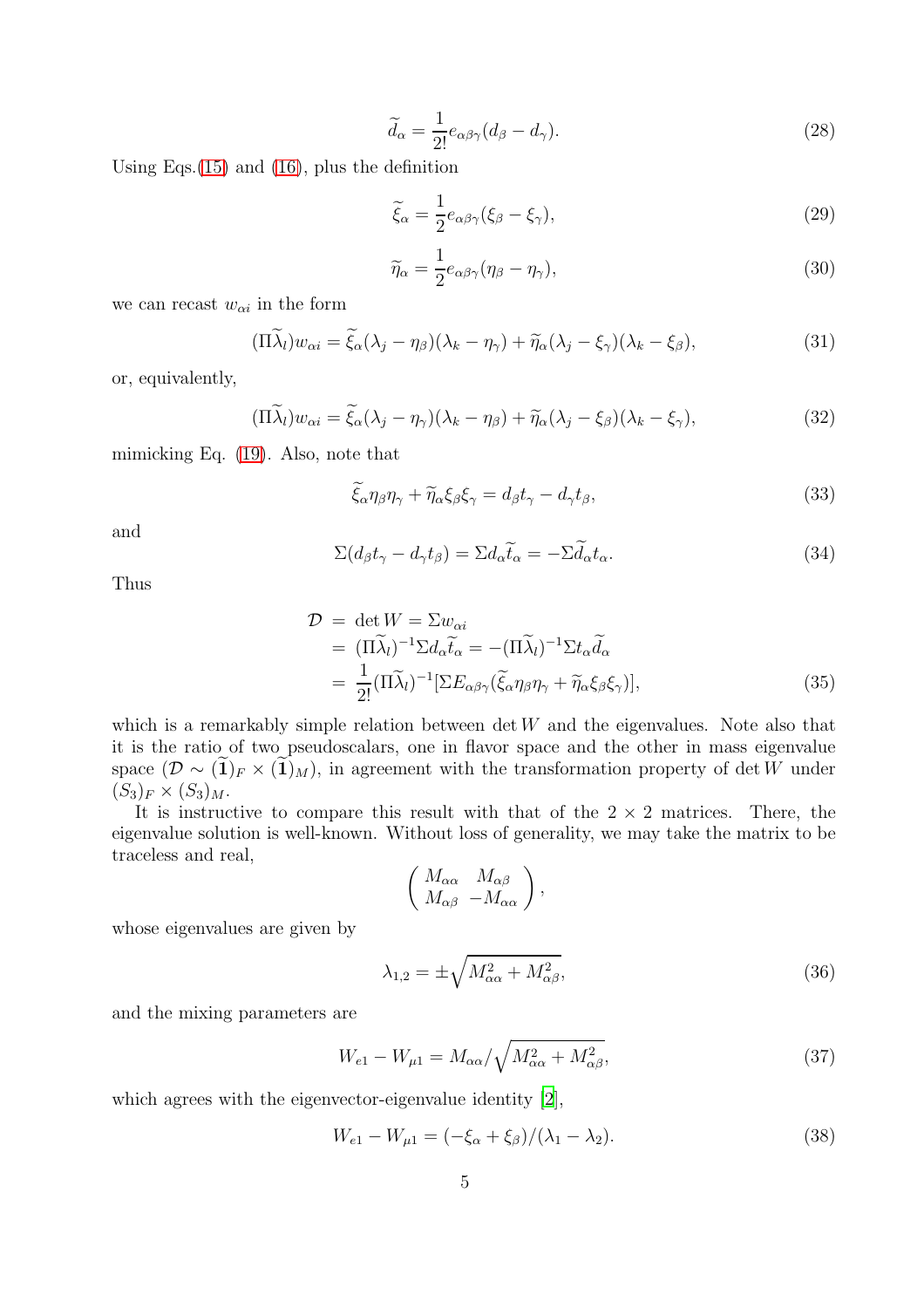In our notation,

$$
\xi_{\alpha} = t_{\alpha} = -M_{\alpha\alpha},\tag{39}
$$

$$
\det W = W_{e1} - W_{\mu 1} = \mathcal{D}_{(2)},\tag{40}
$$

we have

<span id="page-6-0"></span>
$$
\mathcal{D}_{(2)} = -(t_{\alpha} - t_{\beta})/(\lambda_1 - \lambda_2). \tag{41}
$$

Since the parameter  $\mathcal{D}_{(2)}$  completely determines the mixing pattern, Eq.[\(41\)](#page-6-0) gives an intuitive and elegant formula connecting the three sets of variables (the dimensionless mixing parameter, the eigenvalues in the flavor, and the mass eigen-basis) involved in the diagonal-ization. Note also that, written in this form, Eq. [\(41\)](#page-6-0) is valid for an arbitrary  $2 \times 2$  hermitian matrix.

Eq.[\(41\)](#page-6-0) can also be deduced from Eq.[\(35\)](#page-5-0). To do this we consider a degenerate  $3\times3$  matrix for which the elements in the third row and column vanish,  $M_{\gamma\rho} = M_{\rho\gamma} = 0$ ,  $\rho = (\alpha, \beta, \gamma)$ . In this case we have  $\lambda_3 = 0$ ,  $d_\alpha = d_\beta = 0$ ,  $d_\gamma = \lambda_1 \lambda_2$  and  $\tilde{t}_\gamma = t_\alpha - t_\beta = -2M_{\alpha\alpha}$ . Then,  $\Sigma d_{\alpha} t_{\alpha} = \lambda_1 \lambda_2 (t_{\alpha} - t_{\beta}), \Pi \lambda_l = -\lambda_1 \lambda_2 (\lambda_1 - \lambda_2), \text{ and } \mathcal{D}_{(3)}$  reduces to  $\mathcal{D}_{(2)}$ . The unmistakable lineage between  $\mathcal{D}_{(2)}$  and  $\mathcal{D}_{(3)}$  is thus established.

We now turn to other parameters which are composed out of  $W_{\alpha i}$  and  $w_{\alpha i}$ . To do this it is convenient to separate the traceless parts (corresponding to extracting the singlet out of a triplet under  $S_3$ ) of these variables, we define

$$
\overline{W}_{\alpha i} = W_{\alpha i} - \frac{1}{3},\tag{42}
$$

$$
\overline{w}_{\alpha i} = w_{\alpha i} - \frac{\mathcal{D}}{3}.
$$
\n(43)

They are related to  $W_{\alpha i}$  and  $w_{\alpha i}$  as follows:

<span id="page-6-1"></span>
$$
3W_{\alpha i} = w_{\beta j} - w_{\beta k} - w_{\gamma j} + w_{\gamma k}
$$
  
= 
$$
\frac{1}{2!}e_{\alpha\beta\gamma}e_{ijk}(\overline{w}_{\beta j} + \overline{w}_{\gamma k}),
$$
 (44)

<span id="page-6-2"></span>
$$
3\overline{w}_{\alpha i} = W_{\beta j} - W_{\beta k} - W_{\gamma j} + W_{\gamma k}
$$
  
= 
$$
\frac{1}{2!}e_{\alpha\beta\gamma}e_{ijk}(\overline{W}_{\beta j} + \overline{W}_{\gamma k}).
$$
 (45)

which can be verified using Eqs.[\(5\)](#page-2-0) and [\(6\)](#page-2-1). Note that, by using traceless variables, these relations are now linear, while those between  $W_{\alpha i}$  and  $w_{\alpha i}$  are quadratic,

$$
w_{\alpha i} = \frac{1}{2!} e_{\alpha \beta \gamma} e_{ijk} W_{\beta j} W_{\gamma k},\tag{46}
$$

$$
\mathcal{D}W_{\alpha i} = \frac{1}{2!} e_{\alpha\beta\gamma} e_{ijk} w_{\beta j} w_{\gamma k}.
$$
\n(47)

Eqs.[\(44](#page-6-1)[-45\)](#page-6-2) exhibit manifest reciprocity between  $\overline{W}_{\alpha i}$  and  $\overline{w}_{\alpha i}$ , which however, is camouflaged by the relation between  $W_{\alpha i}$  and  $w_{\alpha i}$ . These equations are also useful in converting W into w and vice versa.

We may further define

$$
m_{\alpha i} = (-\Pi \widetilde{\lambda}_l) W_{\alpha i} - \widetilde{\lambda}_i \lambda_i^2 = \widetilde{\lambda}_i (d_\alpha - \lambda_i t_\alpha)
$$
\n(48)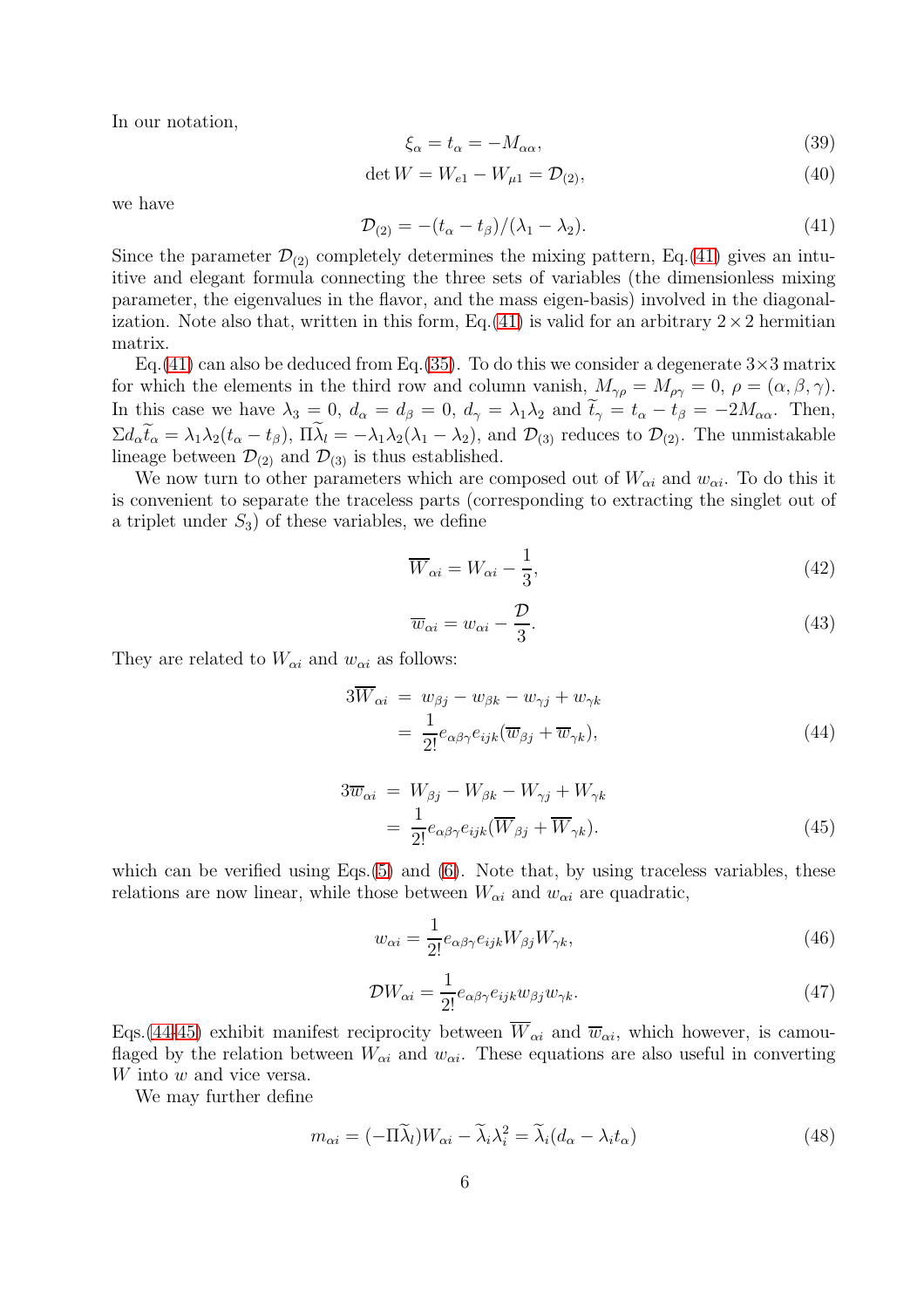|                                                       |                  | $ (i,j) = (2,1) (i,j) = (3,2) (i,j) = (1,3) $ |                               |                               |
|-------------------------------------------------------|------------------|-----------------------------------------------|-------------------------------|-------------------------------|
|                                                       | $\overline{x}_1$ | $n_{\alpha 2} - n_{\beta 1}$                  | $n_{\beta 3}-n_{\gamma 2}$    | $n_{\gamma 1} - n_{\alpha 3}$ |
|                                                       | $\overline{x}_2$ | $n_{\gamma 2} - n_{\alpha 1}$                 | $n_{\alpha 3} - n_{\beta 2}$  | $n_{\beta 1} - n_{\gamma 3}$  |
|                                                       | $\overline{x}_3$ | $n_{\beta 2} - n_{\gamma 1}$                  | $n_{\gamma 3} - n_{\alpha 2}$ | $n_{\alpha 1} - n_{\beta 3}$  |
| $(-3\Pi\lambda_l)\times\vert\overline{y}_1\vert\vert$ |                  | $n_{\alpha 2} - n_{\gamma 1}$                 | $n_{\gamma 3}-n_{\beta 2}$    | $n_{\beta 1} - n_{\alpha 3}$  |
|                                                       | $\overline{y}_2$ | $n_{\beta 2} - n_{\alpha 1}$                  | $n_{\alpha 3}-n_{\gamma 2}$   | $n_{\gamma 1} - n_{\beta 3}$  |
|                                                       | $\overline{y}_3$ | $n_{\gamma 2} - n_{\beta 1}$                  | $n_{\beta 3}-n_{\alpha 2}$    | $n_{\alpha 1} - n_{\gamma 3}$ |

TABLE I: Three equivalent forms for  $(-3\Pi\lambda_l)\times (\overline{x}_i;\overline{y}_i)$ , arranged in the order of  $n_{\alpha i} - n_{\beta j}$  with  $(i, j) = [(2, 1); (3, 2); (1, 3)].$ 

<span id="page-7-2"></span>
$$
n_{\alpha i} = m_{\beta i} - m_{\gamma i} = \tilde{\lambda}_i (\tilde{d}_{\alpha} - \lambda_i \tilde{t}_{\alpha})
$$
  
= -(\Pi \tilde{\lambda}\_i)(W\_{\beta i} - W\_{\gamma i}). (49)

The traces of  $m_{\alpha i}$  are given by

$$
\Sigma_i m_{\alpha i} = 0,\t\t(50)
$$

$$
\Sigma_{\alpha} m_{\alpha i} = \widetilde{\lambda}_i (\Sigma d_{\alpha} - \lambda_i \Sigma t_{\alpha})
$$
  
= -(\Pi \widetilde{\lambda}\_l) - 3\widetilde{\lambda}\_i \lambda\_i^2, (51)

where Eqs.  $(17)$  and  $(18)$  are used. They can be used to verify the unitarity conditions

$$
\Sigma_i W_{\alpha i} = \Sigma_\alpha W_{\alpha i} = 1. \tag{52}
$$

For  $n_{\alpha i}$ , it is clear that they are traceless with respect to both sets of indices,

$$
\Sigma_{\alpha} n_{\alpha i} = \Sigma_i n_{\alpha i}.\tag{53}
$$

Also,

<span id="page-7-1"></span>
$$
n_{\alpha i} - n_{\beta i} = 3(\Pi \widetilde{\lambda}_l) \overline{W}_{\gamma i},\tag{54}
$$

$$
n_{\alpha i} - n_{\alpha j} = -3(\Pi \widetilde{\lambda}_l) \overline{w}_{\alpha k}.
$$
\n(55)

Note that  $n_{\alpha i}$  is invariant under translation  $(\lambda_i, \xi_\alpha, \eta_\alpha) \to (\lambda_i + \delta, \xi_\alpha + \delta, \eta_\alpha + \delta)$ , just like  $W_{\alpha i}$ ,  $w_{\alpha i}$ , etc.

Turning to the  $(x, y)$  variables, we again define the traceless variables

$$
\overline{x}_i = x_i - \frac{\mathcal{D} + 1}{6},\tag{56}
$$

$$
\overline{y}_i = y_i - \frac{\mathcal{D} - 1}{6},\tag{57}
$$

we find, e.g.,

$$
W_{e1} + W_{\mu 2} + W_{\tau 3} = 3\overline{x}_1 + 1,\tag{58}
$$

or collectively,

<span id="page-7-0"></span>
$$
3\overline{x}_1 = \overline{W}_{e1} + \overline{W}_{\mu 2} + \overline{W}_{\tau 3},\tag{59}
$$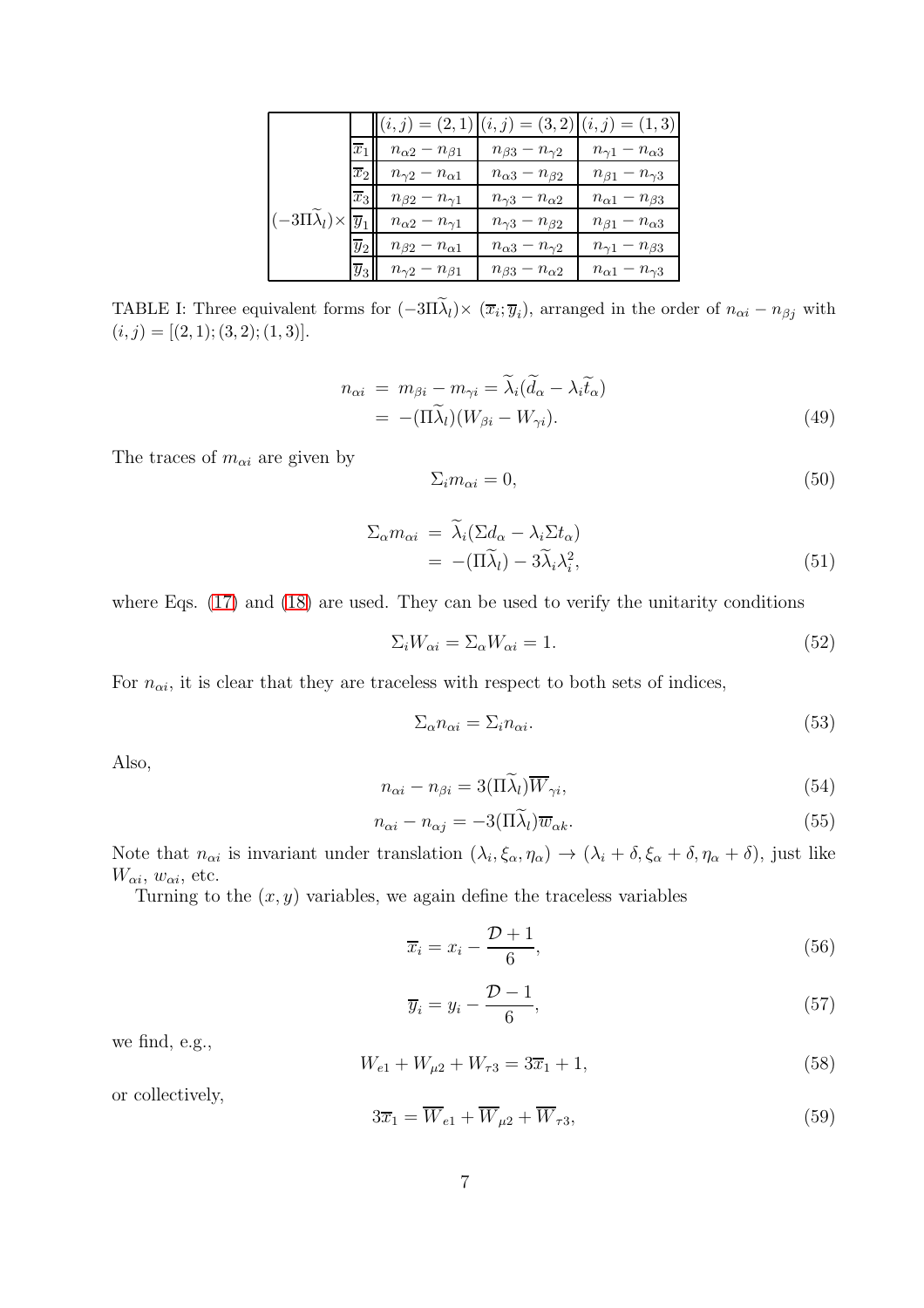$$
3\overline{x}_2 = \overline{W}_{e2} + \overline{W}_{\mu 3} + \overline{W}_{\tau 1},\tag{60}
$$

$$
3\overline{x}_3 = \overline{W}_{e3} + \overline{W}_{\mu 1} + \overline{W}_{\tau 2},\tag{61}
$$

$$
3\overline{y}_1 = \overline{W}_{e1} + \overline{W}_{\mu 3} + \overline{W}_{\tau 2},\tag{62}
$$

$$
3\overline{y}_2 = \overline{W}_{e2} + \overline{W}_{\mu 1} + \overline{W}_{\tau 3},\tag{63}
$$

<span id="page-8-0"></span>
$$
3\overline{y}_3 = \overline{W}_{e3} + \overline{W}_{\mu 2} + \overline{W}_{\tau 1}.
$$
\n(64)

We can write these variables in terms of  $n_{\alpha i}$ , in three equivalent ways, as shown in Table I.

Combined with the expression for  $D$ , Eq.[\(35\)](#page-5-0), the basic variables  $(x_i, y_j)$  can be written in terms of the eigenvalues, and so can the mixing parameters constructed out of  $(x_i, y_j)$ . We will now present a concrete example as follows.

It was pointed out that permutation symmetry suggests the use of singlets as mixing parameters [\[6](#page-11-5)]. In addition to  $\mathcal D$  and  $\mathcal J^2$ , as defined in Eqs.[\(9\)](#page-2-2) and [\(12\)](#page-2-3), respectively, one may propose another two parameters,

$$
\mathcal{Q}^2 = \Sigma x_i x_j + \Sigma y_i y_j,\tag{65}
$$

$$
\mathcal{K} = \Pi x_i + \Pi y_i,\tag{66}
$$

to form a set of four parameters, which may serve to characterize flavor mixing. The set  $(D, Q^2, K, \mathcal{J}^2)$  is unique in that it does not contain superfluous variables. This situation is similar to that in relativistic theories, where it is preferrable to use relativistic invariants, rather than frame-dependent variables, as physical parameters.

Before writing them in terms of eigenvalues, let's first verify the constraint  $\Sigma'(x_ix_j - \Sigma'')$  $y_i y_j = 0$ . We note that

$$
\Sigma'(x_i x_j - y_i y_j) = \Sigma'(\overline{x}_i \overline{x}_j - \overline{y}_i \overline{y}_j) + \frac{1}{3} \mathcal{D},\tag{67}
$$

and

$$
2\Sigma'(\overline{x}_i\overline{x}_j - \overline{y}_i\overline{y}_j) = -\Sigma(\overline{x}_i^2 - \overline{y}_i^2). \tag{68}
$$

Using Eq. [\(54\)](#page-7-1) and the expressions for  $n_{\alpha i} - n_{\beta j}$  in the  $(i, j) = (2, 1)$  column of Table I, we find

$$
\Sigma(\overline{x}_i^2 - \overline{y}_i^2) = -\frac{2}{3} (\Pi \widetilde{\lambda}_l)^{-1} (\Sigma_\alpha n_{\alpha 2} W_{\alpha 1}), \tag{69}
$$

<span id="page-8-1"></span>
$$
\Sigma_{\alpha} n_{\alpha 2} W_{\alpha 1} = -(\Pi \widetilde{\lambda}_l)^{-1} \widetilde{\lambda}_1 \widetilde{\lambda}_2 (\lambda_1 - \lambda_2) [\Sigma_{\alpha} d_{\alpha} \widetilde{t}_{\alpha}]
$$
  
= -(\Pi \widetilde{\lambda}\_l) \mathcal{D}. (70)

Thus,  $\Sigma'(x_ix_j - y_iy_j) = 0$ . Note that, had we used  $(i, j) = (3, 2)$  or  $(1, 3)$  to calculate  $\mathcal D$  in Eq.[\(70\)](#page-8-1), we would have gotten the same result. Thus, we may recast Eq.[\(70\)](#page-8-1) as

<span id="page-8-2"></span>
$$
(\Pi \widetilde{\lambda}_l) \mathcal{D} = \frac{1}{3} \Sigma'_{i < j} \Sigma_\alpha (n_{\alpha i} W_{\alpha j}),\tag{71}
$$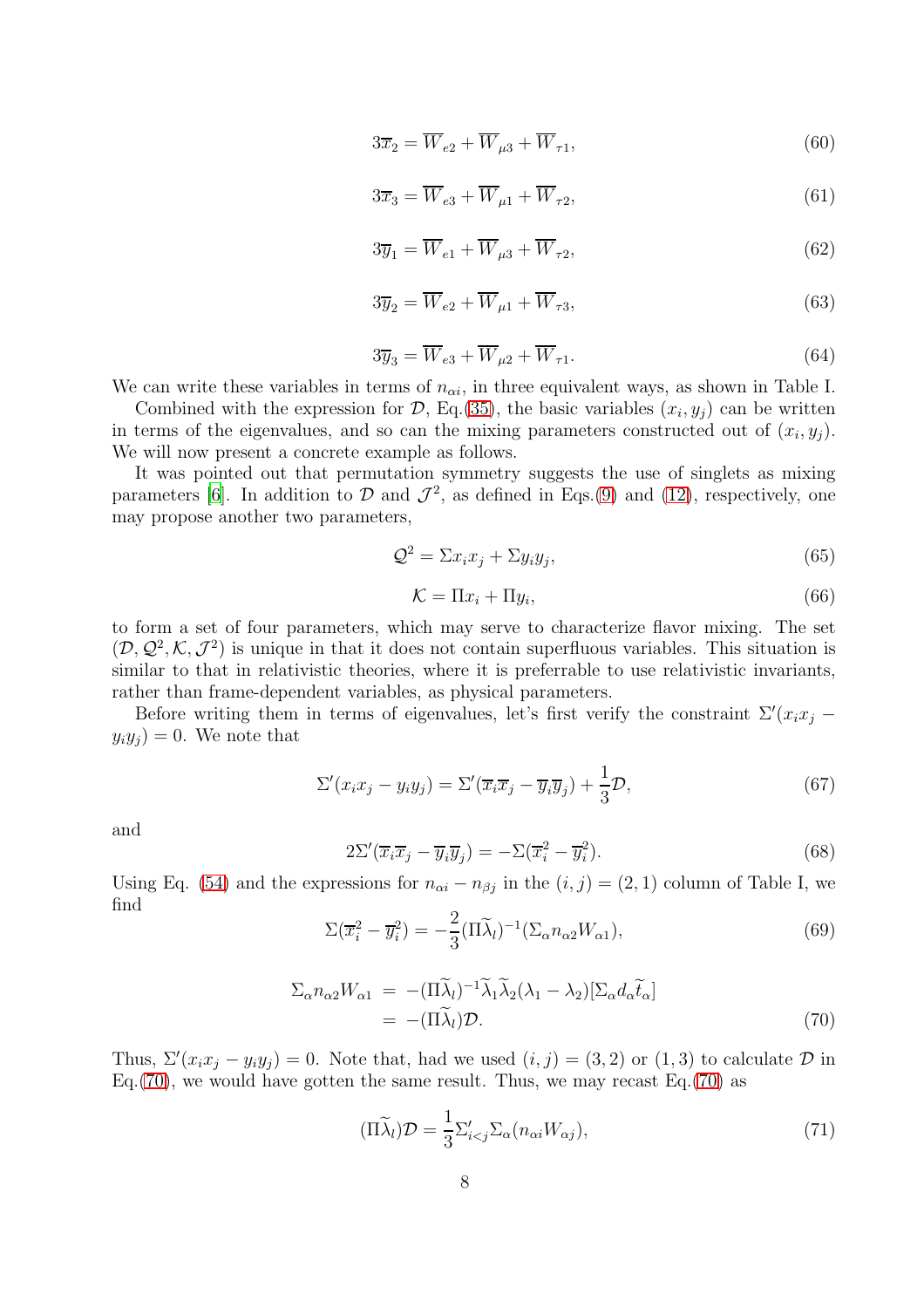|          | $(x_i, y_i)$              | Eigenvalues                                                                                                                                                                                                    |
|----------|---------------------------|----------------------------------------------------------------------------------------------------------------------------------------------------------------------------------------------------------------|
|          | $\Sigma x_i + \Sigma y_i$ | $)^{-1}[\Sigma'_{i\frac{1}{3}(\Pi\lambda_l)$                                                                                                                                                                   |
|          | $(x_ix_j + y_iy_j)$       | $\frac{1}{27}(\Pi\lambda_l)^{-2}[\Sigma'_{i$                                                                                                                                                                   |
| $\cal K$ | $\Pi x_i + \Pi y_i$       | $\left(-\frac{1}{9}\right)(\Pi\tilde{\lambda}_l)^{-2}\left[\frac{1}{3}\Sigma_i\Sigma'_{\alpha\beta\gamma}(n_{\alpha i}n_{\beta i}\overline{w}_{\gamma i})\right]+\frac{D}{54}(9\mathcal{Q}^2-\mathcal{D}^2+3)$ |
|          | $\prod x_i - \prod y_i$   | $(-\frac{1}{9})(\Pi\lambda_l)^{-2}[\frac{1}{3}\Sigma_\alpha \Sigma_{ijk}'(n_{\alpha i}n_{\alpha j}\overline{W}_{\alpha k})]+\frac{1}{54}(9\mathcal{Q}^2-2\mathcal{D}^2-1)$                                     |

TABLE II: Expressions for  $(D, \mathcal{Q}^2, \mathcal{K}, \mathcal{J}^2)$  in terms of  $(x_i, y_j)$  and the eigenvalues.

showing explicitly that  $\mathcal D$  is a singlet under  $S_3 \times S_3$ .

In addition to the expression for  $D$  as function of eigenvalues, as in Eq.[\(35\)](#page-5-0), the calculation of  $Q^2 = \Sigma'(x_i x_j + y_i y_j)$  is more involved. Start from

$$
\Sigma'(x_i x_j + y_i y_j) = \Sigma'(\overline{x}_i \overline{x}_j + \overline{y}_i \overline{y}_j) + \frac{\mathcal{D}^2 + 1}{6},\tag{72}
$$

$$
\Sigma'(\overline{x}_i\overline{x}_j + \overline{y}_i\overline{y}_j) = -\frac{1}{2}\Sigma(\overline{x}_i^2 + \overline{y}_i^2),\tag{73}
$$

and calculating  $\Sigma(\overline{x_i^2} + \overline{y_i^2})$  by using the average of the three columns in Table I, we find

$$
\frac{9}{2}(\Pi \widetilde{\lambda}_l)^2 \cdot \Sigma (\overline{x}_i^2 + \overline{y}_i^2) = -\frac{1}{3} \Sigma'_{i < j} \Sigma_\alpha (n_{\alpha i} n_{\alpha j}).\tag{74}
$$

Another way to display this result is to use Eq.[\(49\)](#page-7-2) and write it explicitly in terms of  $(\lambda_i, d_\alpha, t_\alpha)$ . The result is

<span id="page-9-0"></span>
$$
\mathcal{Q}^2 = \frac{1}{27} (\Pi \widetilde{\lambda}_l)^{-2} \left[ \Sigma'_{i < j} \Sigma_\alpha (n_{\alpha i} n_{\alpha j}) \right] + \frac{\mathcal{D}^2 + 1}{6} \n= \frac{1}{27} (\Pi \widetilde{\lambda}_l)^{-2} \left\{ \left[ -\frac{1}{4} (\Sigma t_\alpha)^2 + \Sigma d_\alpha \right] \left[ \Sigma (\widetilde{\tilde{d}}_\alpha)^2 \right] \right. \n+ \left. \left[ -\frac{1}{2} (\Sigma t_\alpha) (\Sigma d_\alpha) + 9 (\Pi \widetilde{\lambda}_l) \right] \left[ \Sigma (\widetilde{\tilde{d}}_\alpha \widetilde{t}_\alpha) \right] \n+ \left. \left[ (\Sigma d_\alpha)^2 - \frac{1}{2} (\Sigma t_\alpha) (\Pi \widetilde{\lambda}_l) \right] \left[ \Sigma (\widetilde{t}_\alpha)^2 \right] \right\} + \frac{\mathcal{D}^2 + 1}{6}.
$$
\n(75)

For K and  $\mathcal{J}^2$ , we will only give the results in terms of  $n_{\alpha i}$ :

<span id="page-9-1"></span>
$$
\mathcal{K} = (-\frac{1}{9}) (\Pi \widetilde{\lambda}_l)^{-2} [\frac{1}{3} \Sigma_i \Sigma_{\alpha\beta\gamma}^{\prime} (n_{\alpha i} n_{\beta i} \overline{w}_{\gamma i})] + \frac{D}{54} (9 \mathcal{Q}^2 - \mathcal{D}^2 + 3), \tag{76}
$$

<span id="page-9-2"></span>
$$
\mathcal{J}^2 = (-\frac{1}{9}) (\Pi \widetilde{\lambda}_l)^{-2} [\frac{1}{3} \Sigma_\alpha \Sigma'_{ijk} (n_{\alpha i} n_{\alpha j} \overline{W}_{\alpha k})] + \frac{1}{54} (9 \mathcal{Q}^2 - 2 \mathcal{D}^2 - 1), \tag{77}
$$

where  $(\overline{x}_i, \overline{y}_i)$  as functions of  $n_{\alpha i}$  (and thus of the eigenvalues) are given in Table I and Eq.[\(49\)](#page-7-2), respectively. Eqs.[\(71\)](#page-8-2), [\(75\)](#page-9-0), [\(76\)](#page-9-1), and [\(77\)](#page-9-2) form a complete set for  $(D, \mathcal{Q}^2, \mathcal{K}, \mathcal{J}^2)$ . We present them in Table II.

In summary, starting from the eigenvector-eigenvalue identities, we can write the mixing parameters in terms of the eigenvalues in the flavor basis and in mass-eigenvalue basis. This is facilitated by noticing that  $\Sigma x_i = \frac{1}{2}$  $\frac{1}{2}(\mathcal{D}+1)$  and  $\Sigma y_i = \frac{1}{2}$  $\frac{1}{2}(\mathcal{D}-1)$ , with  $\mathcal D$  given in Eq.[\(9\)](#page-2-2). The traceless variables  $\overline{x}_i$  and  $\overline{y}_i$  are now linear functions of  $W_{\alpha i}$ , and can be written as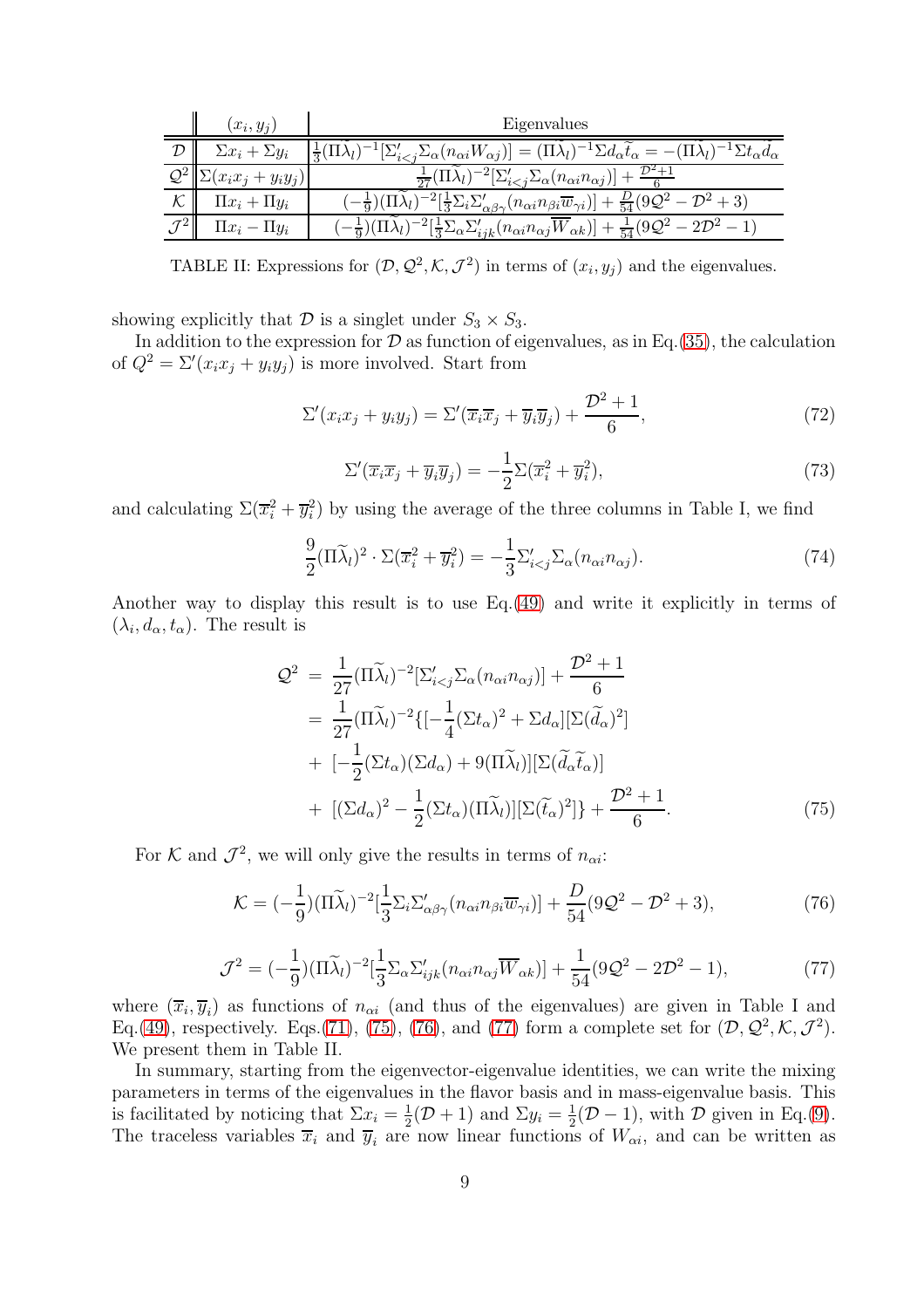simple functions of the eigenvalues. Through out these manipulations, permutation symmetry is an indispensable guide, and all relations thus obtained are tensor equations under permutation. Other examples which manifest the permutation symmetry properties of the neutrino parameters can be found, e.g., in Ref [\[7\]](#page-11-6).

It should also be mentioned that, given  $W_{\alpha i}$ , one can construct  $\mathcal{J}^2$ , but the sign of  $\mathcal{J} = \pm \sqrt{\mathcal{J}^2}$  is undetermined. The sign of  $\mathcal{J}$  is fixed by summing up Eq.[\(1\)](#page-1-1),  $(1/3!) \Sigma \Gamma_{ijk}^{\alpha\beta\gamma} =$  $\mathcal{D} - i(3!)\mathcal{J}$ . Thus, the variables  $W_{\alpha i}$  can only determine CP-violation effects up to a sign.

#### IV. CONCLUSION

In this paper we generalized the eigenvector-eigenvalue identities to include general mixing parameters. These rephasing invariant variables are tensors under  $S_3 \times S_3$ . A well-known set is of course  $W_{\alpha i}$ , which, however, has a lot of redundancy. A smaller set is  $(x_i, y_j)$ , with six variables and two consistency conditions. The most economical set is  $(D, \mathcal{Q}^2, \mathcal{K}, \mathcal{J}^2)$ , with exactly four parameters. They are all singlets under rephasing and permutation, in tune with the symmetry properties of the diagonalization process. We obtained direct link between these variables and the eigenvalues, summarized in Tables I and II. Of particular interest may be Eq.[\(35\)](#page-5-0), which expressed  $\mathcal{D} = \det W$  in terms of the ratio of two eigenvalue expressions. Its use has enabled us to greatly simplify our results. Together with the other results, they suggest a deep-rooted connection between the mixing parameters, the flavor eigenvalues, and the mass-eigenvalues.

Our analysis also brings out the prominent role played by permutation symmetry (see also Ref. [\[1\]](#page-11-0)). All of the relations are tensor equations under  $[S_3]_F \times [S_3]_M$ , without which they would be very hard to decipher. It should be emphasized that the eigenvalue and mixing parameters must transform together. This is in contrast to the narrative, that masses are fixed numbers and not subject to transformations. However, an inherent property of the mass matrix diagonalization problem is that it does not predetermine the order of states. If one makes an exchange of states, it is only natural to also exchange the eigenvalues associated with the states. The resulting permutation symmetry then reflects the freedom of choice of ordering in the diagonalization process.

Another indication of the working of permutation symmetry is seen in our maneuvering to get the results. The basic variables used in this paper transform as 3's, which are reducible. The use of their traceless parts, which are irreducible, has been effective in simplifying our results.

Finally, we add some speculative remarks. In the standard model, the fermion mass matrices are notorious for being incomprehensible. At the same time, the observed masses and mixing parameters do seem to have some regularity (hierarchy). It is hoped that, with the availability of a direct connection between these entities, some new approach/insight may be uncovered.